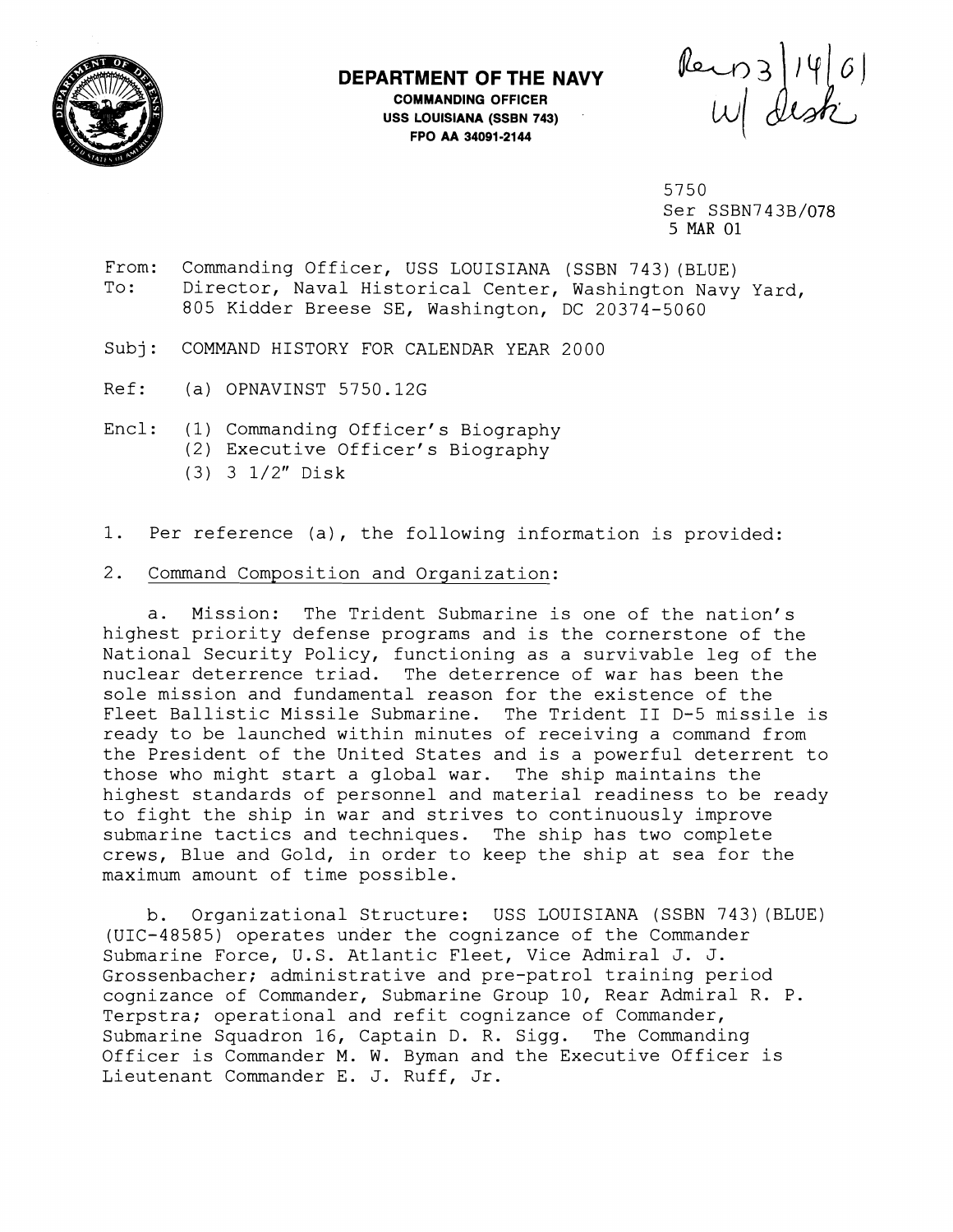c. Duty Station: Naval Submarine Base Kings Bay 1050 USS Georgia Avenue Kings Bay, GA 31547

## $3.$ Chronology:

a. Completed Refit in the months of January and February.

b. Completed Strategic deterrent patrol Six (February - April).

c. Completed Pre-Patrol Training Period Seven (May - August) .

d. Completed Refit in the months of August and September.

e. Completed Strategic Deterrent Patrol Eight (September - December) .

## 4. Narrative:

a. USS LOUISIANA (SSBN 743) began the new millennium with the Gold crew near the end of Patrol 5. Exchange of Command was conducted on 12 January from the Gold to Blue crew. The ship conducted a Refit period and departed Kings Bay, GA in February for Patrol 6. On 17 March the ship arrived in Halifax, Nova Scotia for a port visit. In April, the ship had a successful and an Operational Reactor Safeguards Examination (ORSE). The ship returned to Kings Bay on 28 April and on 30 April conducted an Exchange of Command to the Gold crew. Exchange of command was conducted on 30 April. The crew assisted with the Gold crew refit until 25 May and then began the Pre-Patrol Training Period. The Blue crew held a Change of Command on 26 May when Commander Michael W. Byman relieved Commander John E. Bruns.

b. On 23 August the ship arrived in Kings Bay and began crew turnover from the Gold to Blue crew. Exchange of Command was conducted on 25 August and then completed refresher training from 26-30 August followed by a return to port to conduct refit. The ship got underway on 27 September for a VIP cruise with several businessmen from the state of Louisiana, several Submarine Veterans, and a senior congressional staff member. The VIPs were transferred off and the ship began Patrol 8 on 28 September and returned to Kings Bay on 17 November. The ship departed on 20 November to conduct a Tactical Readiness Examination (TRE) which was successfully completed. The ship returned to port in Kings Bay on 6 December for crew turnover from Blue to Gold crew and